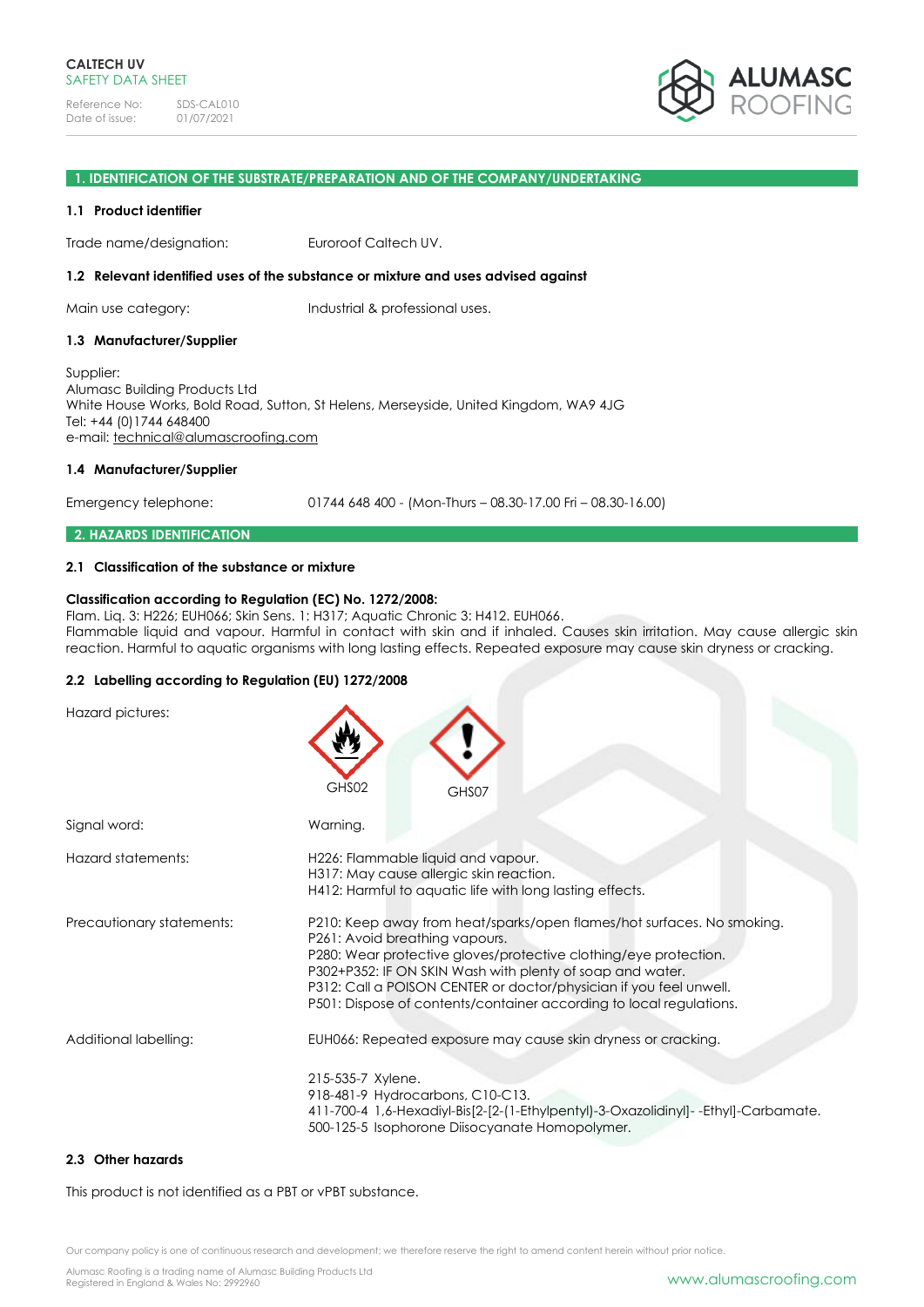

# **3. COMPOSITION AND INFORMATION ABOUT THE COMPONENTS**

# **3.1 Substance**

Polyurethane liquid coating.

# **3.2 Mixture**

| Ingredient                                                                      | Concentration<br>Z | CAS No.        | EC No.          | <b>REACH</b><br>Reg No.             | <b>CLP Classification</b>                                                                  |
|---------------------------------------------------------------------------------|--------------------|----------------|-----------------|-------------------------------------|--------------------------------------------------------------------------------------------|
| Xylene<br>(Mixed Isomers)                                                       | $5 - 10$           | 1330-20-7      | 215-535-7       |                                     | Flam. Lig. 3: H226;<br>Acute. Tox. 4: H312:<br>Acute Tox. 4: H332; Skin<br>Irrit. 2: H315; |
| Hydrocarbons, C10-C13, N-<br>Alkanes, Isoalkanes,<br>Cyclics,<br><2% Aromatics  | $5 - 10$           |                | 918-481-9       | $01 -$<br>2119457273-<br>$39  xxxx$ | Asp. Tox. 1: H304;<br>EUH066                                                               |
| 1,6-Hexadiyl-Bis[2-[2-(1-<br>Ethylpentyl)-3-Oxazolidinyl]-<br>-Ethyl]-Carbamate | $1 - 5$            | 140921-24-0    | 411-700-4       |                                     | Skin Sens. 1: H317                                                                         |
| Isophorone Diisocyanate<br>Homopolymer                                          | $0.5 - 2.0$        | 53880-05-0     | $500 - 125 - 5$ |                                     | Skin Sens. 1: H317; STOT<br>SE 3 H335                                                      |
| Diuron (ISO)                                                                    | $>0.1 - 0.25$      | $330 - 54 - 1$ | 206-354-4       |                                     | Acute Tox. 4: H302;<br>STOT RE 2: H373; Acute<br>$1:$ H400; Aquatic<br>Chronic 1: H410     |

# **4. FIRST AID MEASURES**

### **4.1 Description of first aid measures**

| General advice: | If possible, remove affected person from source of contamination. Symptoms of<br>poisoning may even occur after several hours; therefore, medical observation for at<br>least 48 hours after the accident.                                                           |
|-----------------|----------------------------------------------------------------------------------------------------------------------------------------------------------------------------------------------------------------------------------------------------------------------|
| Inhalation:     | Provide fresh air in a comfortable upright sitting position. Get medical attention if any<br>discomfort continues.<br>If breathing is difficult oxygen may be administered by properly trained personnel.<br>Perform artificial respiration if breathing has stopped |
| Skin contact:   | Remove contaminated clothing unless stuck to skin and wash skin with copious<br>amounts of soap and water. Get medical attention if discomfort continues.                                                                                                            |
| Eye contact:    | Check/remove any contact lenses from the eyes before rinsing. Wash eyes with plenty<br>of water for at least 15 minutes and get medical attention if symptoms persist.                                                                                               |
| Ingestion:      | Do not induce vomiting. Loosen tight clothing, rinse mouth and provide fresh air. Seek<br>medical attention immediately.                                                                                                                                             |

# **4.2 Most important symptoms and effects, both acute and delayed**

Not expected to present a significant hazard under anticipated conditions of normal use.

# **4.3 Indication of any immediate medical attention and special treatment needed**

Never give anything by mouth to an unconscious person. If you feel unwell, seek medical advice (show the label where possible).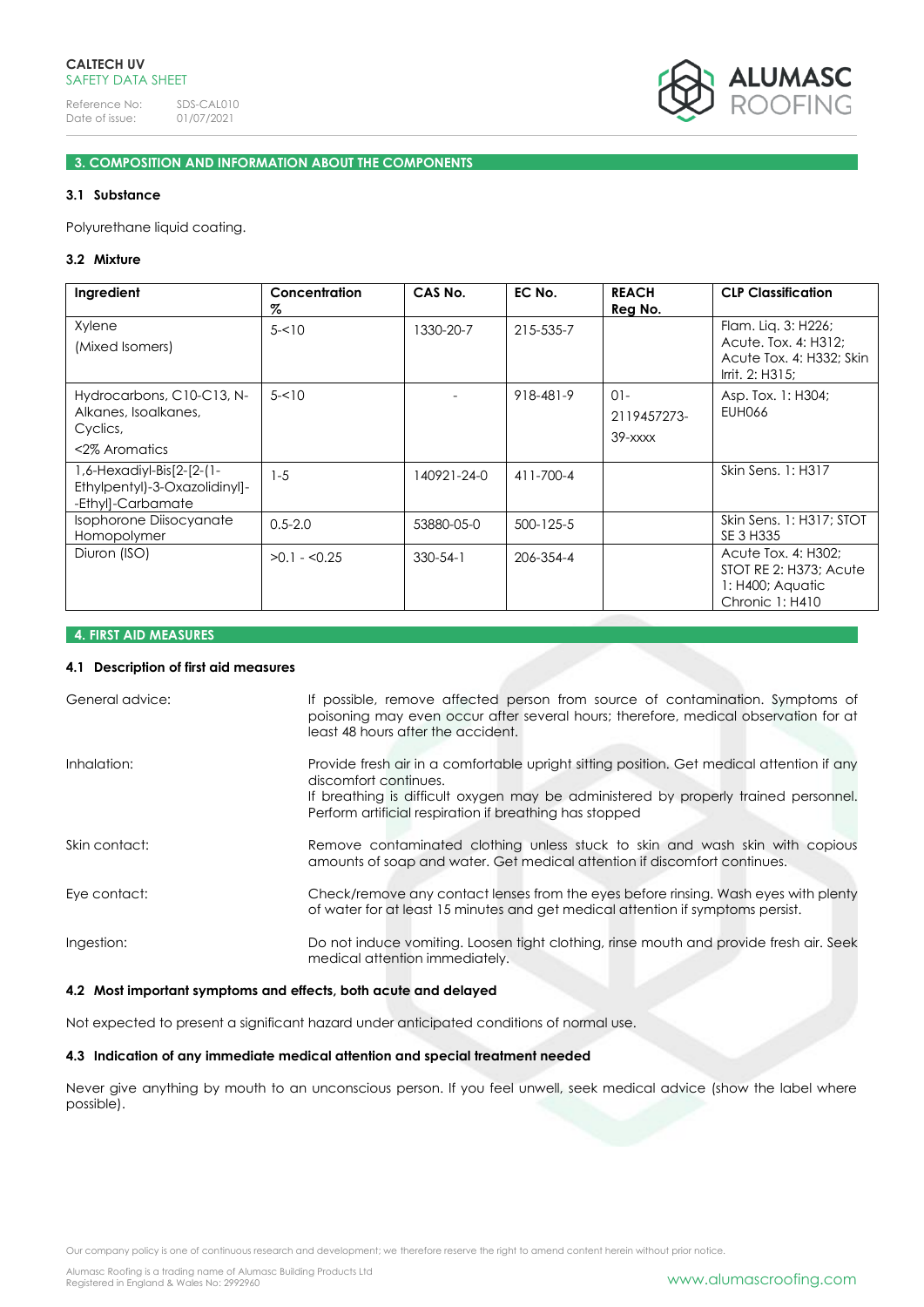# **5. FIRE-FIGHTING MEASURES**

### **5.1 Extinguishing media**

### **Suitable extinguishing media:**

CO2, foam, dry powder. Use extinguishing media for the appropriate situation.

#### **Unsuitable extinguishing media:**

Water, high volume water jet.

#### **5.2 Special hazards arising from the substance or mixture**

Due to excessive heat/pressure build up closed containers can burst when heated. May ignite at high temperature. When heated to decomposition, may release vapours/gases that may be hazardous: Carbon Dioxide, Carbon Monoxide, Nitrous Oxides and Phosphorus Oxides.

### **5.3 Advice for fire-fighters**

Remove containers away from fire and water cool. Use appropriate protective clothing and an approved respirator during firefighting.

# **6. ACCIDENTAL RELEASE MEASURES**

### **6.1 Personal precautions, protective equipment and emergency procedures**

When cleaning a spillage wear suitable protective clothing such as nitrile gloves and suitable goggles. Avoid contact with skin and eyes. Provide adequate ventilation. In an unventilated or tightly confined space respiratory protection must be used if the general level exceeds the Recommended Workplace Exposure Limit. (WEL).

### **6.2 Environmental precautions**

Do not allow product to enter drains.

In case of any contamination of watercourses, contact relevant authorities.

#### **6.3 Methods and materials for containment and cleaning up**

In the first instance make efforts to contain the spilled material. Collect spillage using an inert absorbent material, place in containers suitable for disposal, seal securely and deliver for disposal in accordance with local regulations.

#### **6.4 Reference to other sections**

Personal protection covered in Section 8.

# **7. HANDLING AND STORAGE**

### **7.1 Precautions for safe handling**

Always observe good industrial hygiene practices. Avoid contact with skin, eyes and clothing. Avoid breathing vapours and spray mists. Do not use in confined spaces without adequate ventilation and/or suitable filter mask. When using, do not consume food, drink or smoke. Remove contaminated clothing.

### **7.2 Conditions for safe storage, including any incompatibilities**

Store in the tightly closed original container in a dry place. Protect from frost and direct sunlight. Store at temperature between 5 - 25°C.

### **7.3 Specific end use(s)**

No specific data available.

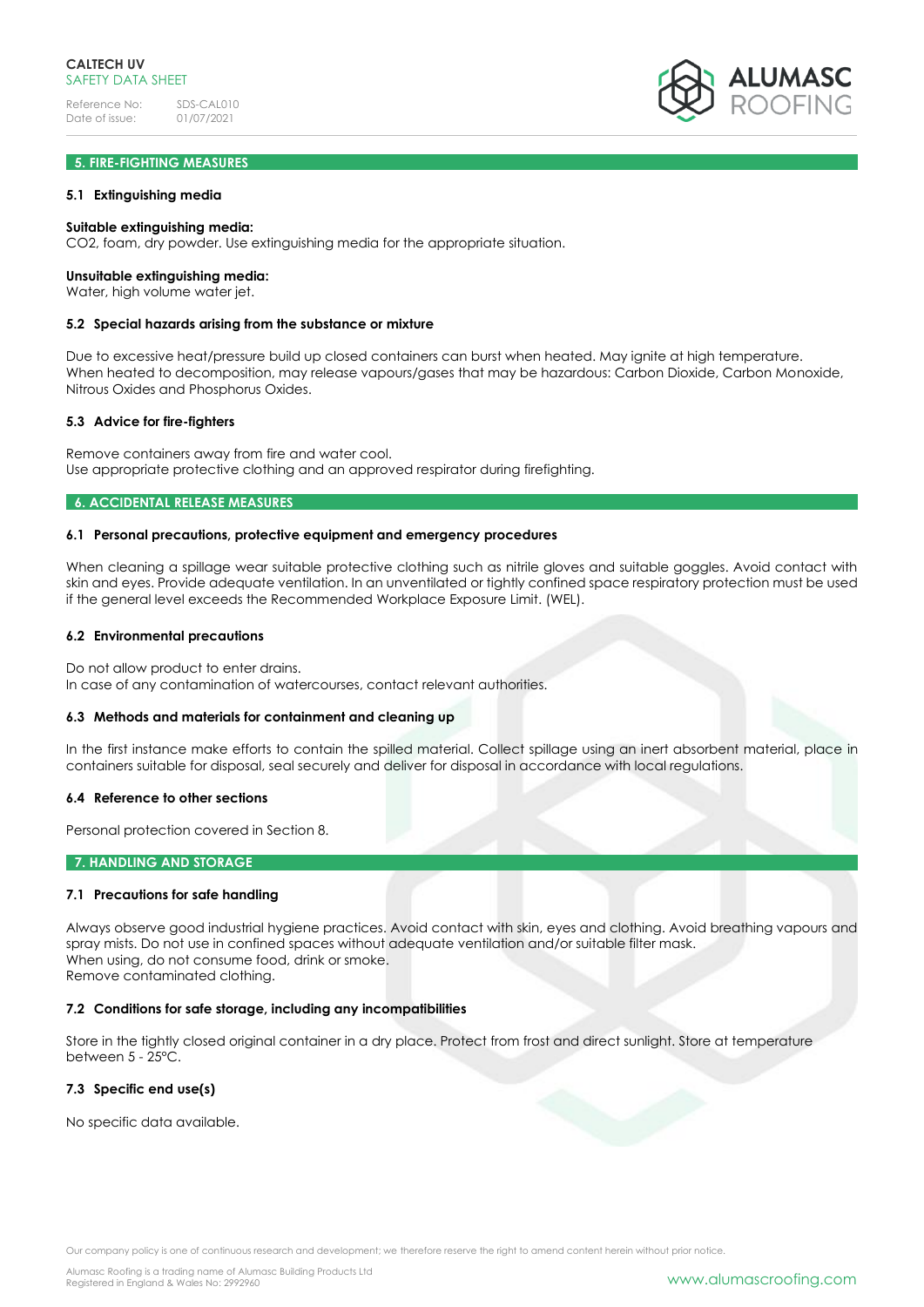

# **8. EXPOSURE CONTROLS/PERSONAL PROTECTION**

# **8.1 Control parameters**

### **Workplace Exposure Limits (WEL) GB EH40:**

| Ingredient                                      |                                                               | Time Weighted Average (Twa)<br>8 Hours |                    |                                 |                                    | <b>Short Term Exposure Limit</b><br>(Stel)<br>15 Mins |
|-------------------------------------------------|---------------------------------------------------------------|----------------------------------------|--------------------|---------------------------------|------------------------------------|-------------------------------------------------------|
| Xylene (Mixed Isomers)                          |                                                               | 50ppm (Sk)/220mg per m3 (Sk)           |                    |                                 |                                    | 100ppm (Sk)/441mg/m3 (Sk)                             |
| Hydrocarbons, C10-C13                           |                                                               |                                        | 1200mg/m3 (171ppm) |                                 |                                    | N/A                                                   |
| Isophorone Diisocyanate                         |                                                               |                                        | $0.02$ mg/m $3$    |                                 |                                    | $0.07$ mg/m $3$                                       |
| Derived No Effect Level (DNEL) Workers          |                                                               |                                        |                    |                                 |                                    |                                                       |
| For Xylene:                                     |                                                               |                                        |                    |                                 |                                    |                                                       |
| Route of exposure                               | <b>Acute effect local</b><br><b>Acute effects</b><br>systemic |                                        |                    | <b>Chronic effects</b><br>local | <b>Chronic effects</b><br>systemic |                                                       |
| Oral                                            | Not required                                                  |                                        |                    |                                 |                                    |                                                       |
| Inhalation                                      | 289 mg/m3                                                     |                                        | 289 mg/m3          |                                 | N/A                                | 77 mg/m3                                              |
| Dermal                                          | Not applicable                                                |                                        |                    |                                 |                                    | 180 mg/kg                                             |
| For Isophorone Diisocyanate:                    |                                                               |                                        |                    |                                 |                                    |                                                       |
| Route of exposure                               | <b>Acute effect local</b><br><b>Acute effects</b>             |                                        | systemic           |                                 | <b>Chronic effects local</b>       | Chronic effects systemic                              |
| Inhalation                                      | $0.58$ mg/m $3$                                               |                                        | N/A                |                                 | $0.29$ mg/m $3$                    | N/A                                                   |
| Dermal                                          | Not applicable                                                |                                        |                    |                                 |                                    |                                                       |
| Oral                                            | Not applicable                                                |                                        |                    |                                 |                                    |                                                       |
| <b>Predicted No Effect Concentration (PNEC)</b> |                                                               |                                        |                    |                                 |                                    |                                                       |
| For Xylene:                                     |                                                               |                                        |                    |                                 |                                    |                                                       |
| Fresh water                                     |                                                               |                                        |                    | 0.327 mg/l                      |                                    |                                                       |
| Marine water                                    |                                                               | $0.327$ mg/l                           |                    |                                 |                                    |                                                       |
| Intermittent releases                           |                                                               | 0.327 mg/l                             |                    |                                 |                                    |                                                       |
| Sewage treatment plant (STP)                    |                                                               |                                        |                    | 6.58 mg/l                       |                                    |                                                       |
| Fresh water sediment                            |                                                               | 12.46 mg/kg dry weight (d.w.)          |                    |                                 |                                    |                                                       |
| Marine sediment                                 |                                                               | 12.46 mg/kg dry weight (d.w.)          |                    |                                 |                                    |                                                       |
| Soil                                            |                                                               |                                        |                    | 2.31 mg/kg dry weight (d.w.)    |                                    |                                                       |
| For Isophorone Diisocyanate:                    |                                                               |                                        |                    |                                 |                                    |                                                       |
| Fresh water                                     |                                                               |                                        | 0.0015mg/l         |                                 |                                    |                                                       |
| Marine water                                    |                                                               | $0.00015$ mg/l                         |                    |                                 |                                    |                                                       |
| Intermittent releases                           |                                                               | $0.327$ mg/l                           |                    |                                 |                                    |                                                       |
| Sewage treatment plant (STP)                    |                                                               | 100mg/l                                |                    |                                 |                                    |                                                       |
| Fresh water sediment                            |                                                               | N/A<br>N/A                             |                    |                                 |                                    |                                                       |
| Marine sediment                                 |                                                               | N/A                                    |                    |                                 |                                    |                                                       |
| Soil                                            |                                                               |                                        |                    |                                 |                                    |                                                       |

### **8.2 Exposure controls**

# **Appropriate engineering controls:**

In enclosed areas use local exhaust ventilation, or similar engineering controls to ensure vapours remain below occupational exposure limits.

# **Personal protective equipment:**

| Eye protection:  | Wear safety glasses with side-shields. Personal protective equipment for eye and face<br>protection should comply with European Standard EN166.                                                                                                                                                                                                                                                                                                                                                             |
|------------------|-------------------------------------------------------------------------------------------------------------------------------------------------------------------------------------------------------------------------------------------------------------------------------------------------------------------------------------------------------------------------------------------------------------------------------------------------------------------------------------------------------------|
| Skin protection: | Wear protective gloves made of the following material: Nitrile rubber. Polyvinyl alcohol<br>(PVA). Viton rubber (fluoro rubber). To protect hands from chemicals, gloves should<br>comply with European Standard EN374. The glove material must be impermeable and<br>resistant to the product. Test the durability of the gloves before use. Protective gloves<br>should be replaced at first signs of wear. Protective clothing to include safety shoes,<br>long-sleeved working clothing, long trousers. |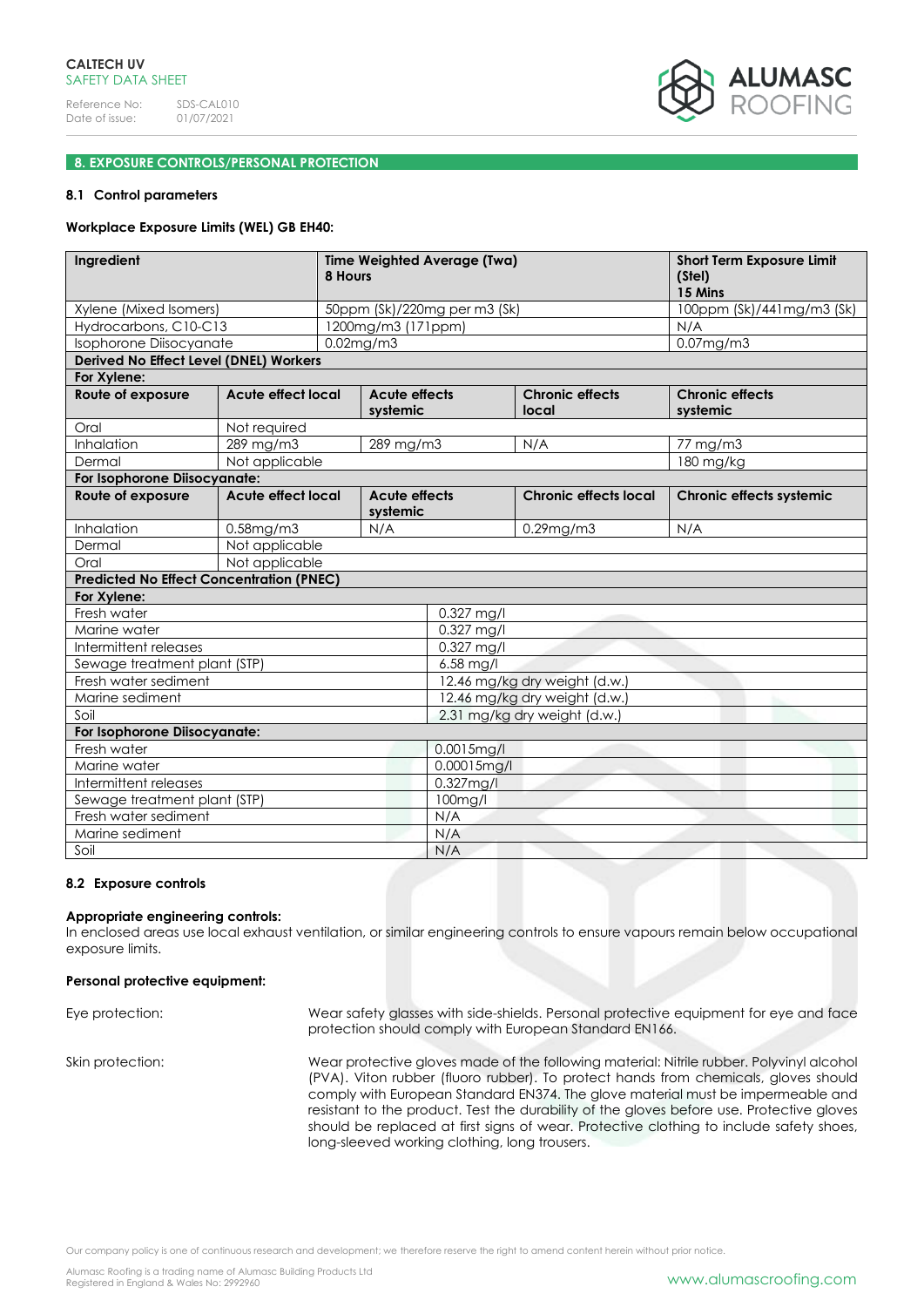

Respiratory protection: Under normal working conditions, respiratory protection should not be necessary. However, in confined spaces, where there is a risk of pollution above the WEL limit, a suitable filter mask may be required.

### **Environmental exposure controls:**

Avoid release to the environment. Do not allow product to enter drains. In case of any contamination of watercourses, contact relevant authorities.

See also measures detailed in Sections 6 & 7.

# **9. PHYSICAL AND CHEMICAL PROPERTIES**

### **9.1 Information on basic physical and chemical properties**

Appearance: Pigmented thixotropic liquid. Odour: Solvent - mild aromatic. Odour threshold: No data available. Ph: Not applicable. Melting point/freezing point: No data available. Boiling point/range:  $>130^{\circ}$ C. Flash point: 34°C (closed cup). Evaporation rate: No data available. Flammability: Flammable liquid and vapour. Upper explosion limit: 10.8% (V). Lower explosion limit: 1% (V). Vapour density  $\text{(air = 1):}$  >1. Relative density:  $\sim$ 1.47. Solubility in H20: Insoluble and immiscible. Partition co-efficient: No data available.<br>Auto-ianition temperature:  $>430^{\circ}$ C. Auto-ignition temperature:  $>430^{\circ}$ C.<br>Decomposition temperature: No data available. Decomposition temperature: Viscosity:  $>5000$ mPas. Explosive properties: Not classified based on available information. Oxidising properties: Not classified based on available information.

### **9.2 Other information**

No data available.

### **10. STABILITY AND REACTIVITY**

#### **10.1 Reactivity**

No hazardous reactions under normal conditions of use.

#### **10.2 Chemical stability**

This product is extremely stable under normal temperature conditions.

#### **10.3 Possibility of hazardous reactions**

No hazardous reactions under normal conditions of use.

# **10.4 Conditions to avoid**

Avoid extreme excessive heat for prolonged periods of time. Avoid contact with water, as the product will naturally harden into a hard mass in contact with water and moisture.

# **10.5 Materials to avoid**

Alcohols, strong acids, strong oxidising materials.

# **10.6 Hazardous decomposition products**

No dangerous decomposition products when stored and handled correctly.

Our company policy is one of continuous research and development; we therefore reserve the right to amend content herein without prior notice.

Alumasc Roofing is a trading name of Alumasc Building Products Ltd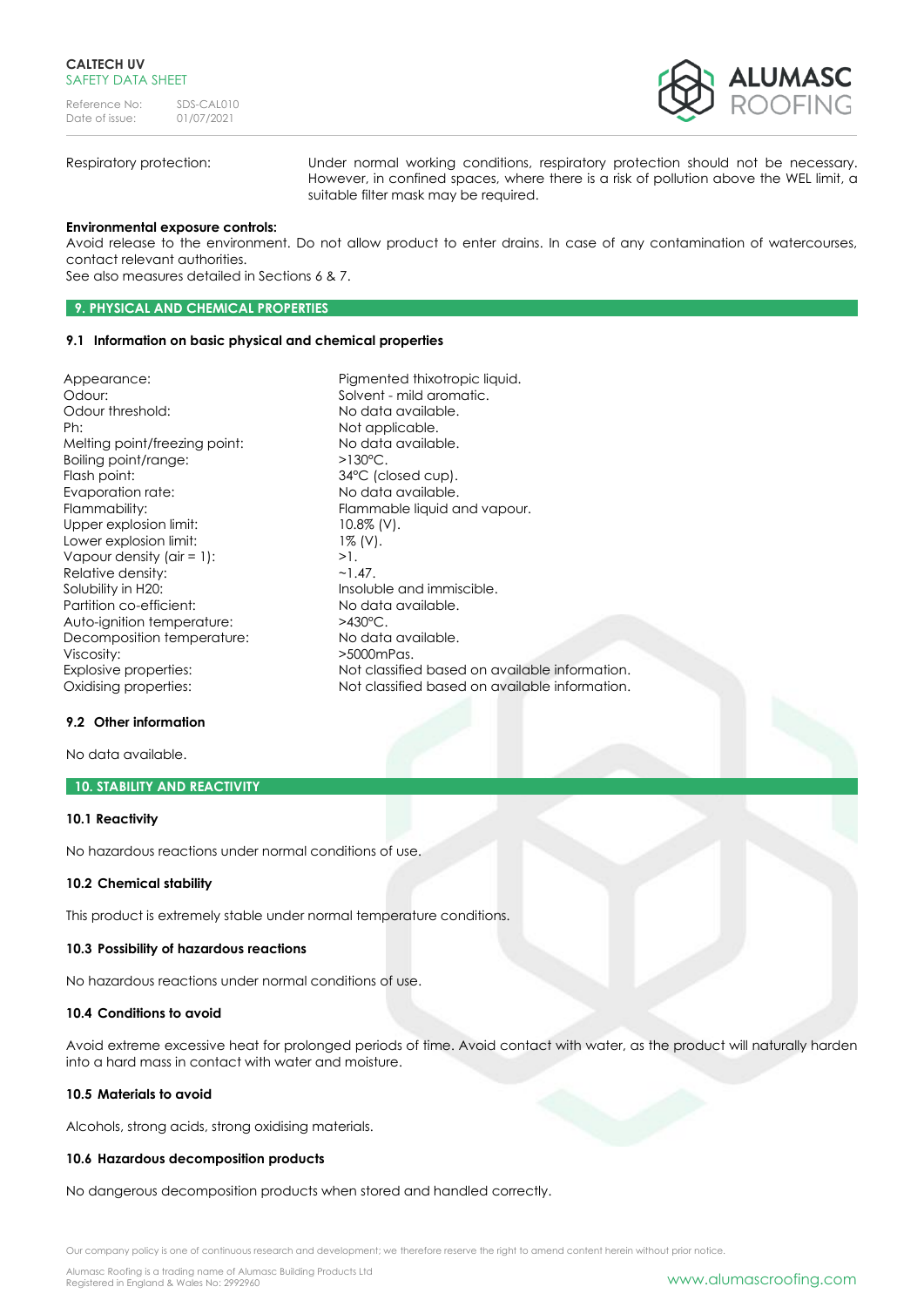

# **11. TOXICOLOGICAL INFORMATION**

### **11.1Information on toxicological effects**

Acute toxicity: Skin corrosion/Irritation: Serious eye damage/irritation: Respiratory sensitisation: Skin sensitisation: Germ cell mutagenicity: Carcinogenicity: Reproductive toxicity: STOT-single exposure: STOT-repeated exposure: Aspiration hazard:

Not classified based on available information. Repeated exposure may cause skin dryness or cracking. Not classified based on available information. Not classified based on available information. May cause allergic skin reaction. Not classified based on available information. Not classified based on available information. Not classified based on available information. Not classified based on available information. Not classified based on available information. Not classified based on available information.

# **12. ECOLOGICAL INFORMATION**

# **12.1Ecological information**

| Test                                 | Result                       | <b>Species</b>             | <b>Exposure</b> |
|--------------------------------------|------------------------------|----------------------------|-----------------|
| OECD 203 Fish,                       | Acute LC50 14,7 mg/l         | Fish -                     | 96 hours        |
| Acute Toxicity                       | Fresh water                  | Oncorhynchus               |                 |
| Test                                 |                              | mykiss                     |                 |
| OECD <sub>202</sub>                  | Acute EC50 1,4 mg/l          | Daphnia -                  | 48 hours        |
| Daphnia sp.                          | Fresh water                  | Daphnia magna              |                 |
| Acute                                |                              |                            |                 |
| Immobilization Test                  |                              |                            |                 |
| OECD <sub>201</sub>                  | Acute EC50 0,022 mg/l Fresh  | Algae -                    | 72 hours        |
| Alga, Growth                         | water                        | Scenedesmus                |                 |
| Inhibition Test                      |                              | subspicatus                |                 |
| OECD <sub>209</sub>                  | Acute EC50 3080 mg/l         | Bacteria -                 | 0.5 hours       |
| Activated                            |                              | Activated                  |                 |
| Sludge,                              |                              | sludge                     |                 |
| Respiration                          |                              |                            |                 |
| Inhibition Test                      |                              |                            |                 |
| OECD 204 Fish,                       | Chronic NOEC 0,41 mg/l Fresh | Fish -                     | 28 days         |
| Prolonged                            | water                        | Oncorhynchus               |                 |
| <b>Toxicity Test:</b>                |                              | mykiss                     |                 |
| 14-Day Study                         |                              |                            |                 |
| <b>OECD 211</b>                      | Chronic NOEC 0,56 mg/l Fresh | Daphnia -                  | 21 days         |
| Daphnia                              | water                        | Daphnia magna              |                 |
| Magna                                |                              |                            |                 |
| Reproduction                         |                              |                            |                 |
| OECD <sub>201</sub>                  | Chronic NOEC 0,0032 mg/l     | Algae -                    | 71 hours        |
| Alga, Growth Inhibition Test, Growth | Fresh water                  | Scenedesmus<br>subspicatus |                 |

# **12.2 Persistence & degradability**

Product is not readily biodegradable.

# **12.3 Bioaccumulative potential**

No data available.

#### **12.4 Mobility in soil**

No data available.

#### **12.5 Results of PBT and vPvB assessment**

This mixture contains no PBT or vPvB components at levels of 0.1% or higher.

Our company policy is one of continuous research and development; we therefore reserve the right to amend content herein without prior notice.

Alumasc Roofing is a trading name of Alumasc Building Products Ltd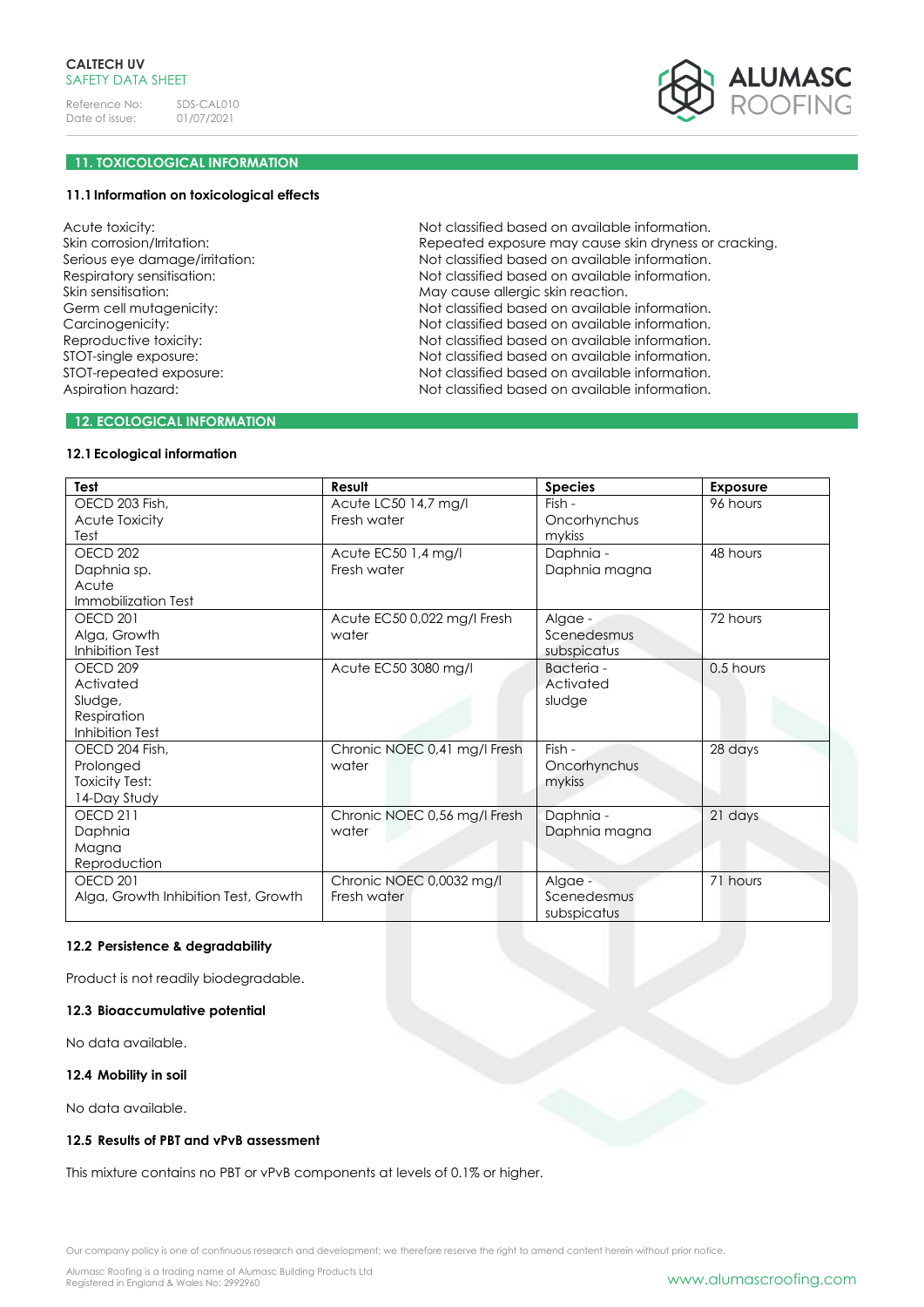

# **12.6 Other adverse effects**

No data available.

# **13. DISPOSAL CONSIDERATIONS**

# **13.1 Waste treatment methods**

All material residues and packaging must be disposed of in accordance with local/national waste disposal regulations and environmental controls.

Packaging containing liquid product will meet the criteria for hazardous waste. Code: 15 01 10\*.

### **14. TRANSPORT INFORMATION**

|                                                                       | <b>ADR/IATA</b>                        | <b>IMDG</b>                                   |
|-----------------------------------------------------------------------|----------------------------------------|-----------------------------------------------|
| 14.1 UN number                                                        | 1139                                   |                                               |
| 14.2 Proper shipping name                                             | Coating Solution<br>(Contains Xylene). |                                               |
| 14.3 Transport hazard class(es)/marks                                 |                                        | Class 3<br><b>FLAMMABLE</b>                   |
| 14.4 Packing group/Labels                                             | III/3                                  | III/3<br>EmS Number 1 F-E<br>EmS Number 2 S-E |
| 14.5 Environmental hazards                                            | Not classified                         |                                               |
| 14.6 Special precautions for user                                     | Not applicable                         |                                               |
| 14.7 Transport in bulk according to Annex II of MARPOL & the IBC Code |                                        | Not applicable                                |

### **15. REGULATORY INFORMATION**

# **15.1 Safety, health and environmental regulations/legislation specific for the substance or mixture**

| <b>Prohibition/Restriction</b>                                                                                                                     |                                                                                                                                                                                                  |
|----------------------------------------------------------------------------------------------------------------------------------------------------|--------------------------------------------------------------------------------------------------------------------------------------------------------------------------------------------------|
| REACH - Restrictions on the manufacture, placing on the market and use of<br>certain dangerous substances, preparations and articles (Annex XVII): | Not applicable.                                                                                                                                                                                  |
| REACH - Candidate list of substances of very high concern for authorisation<br>(Article 59):                                                       | None of the components are listed.                                                                                                                                                               |
| REACH - List of substances subject to authorisation (Annex XIV):                                                                                   | Not applicable.                                                                                                                                                                                  |
| <b>REACH</b> information:                                                                                                                          | All substances contained in this<br>product are pre-registered or<br>registered by our upstream suppliers<br>and/or<br>excluded from the regulation<br>and/or<br>exempted from the registration. |

# **15.2 Chemical safety assessment**

This product contains substances for which Chemical Safety Assessments are still required.

Our company policy is one of continuous research and development; we therefore reserve the right to amend content herein without prior notice.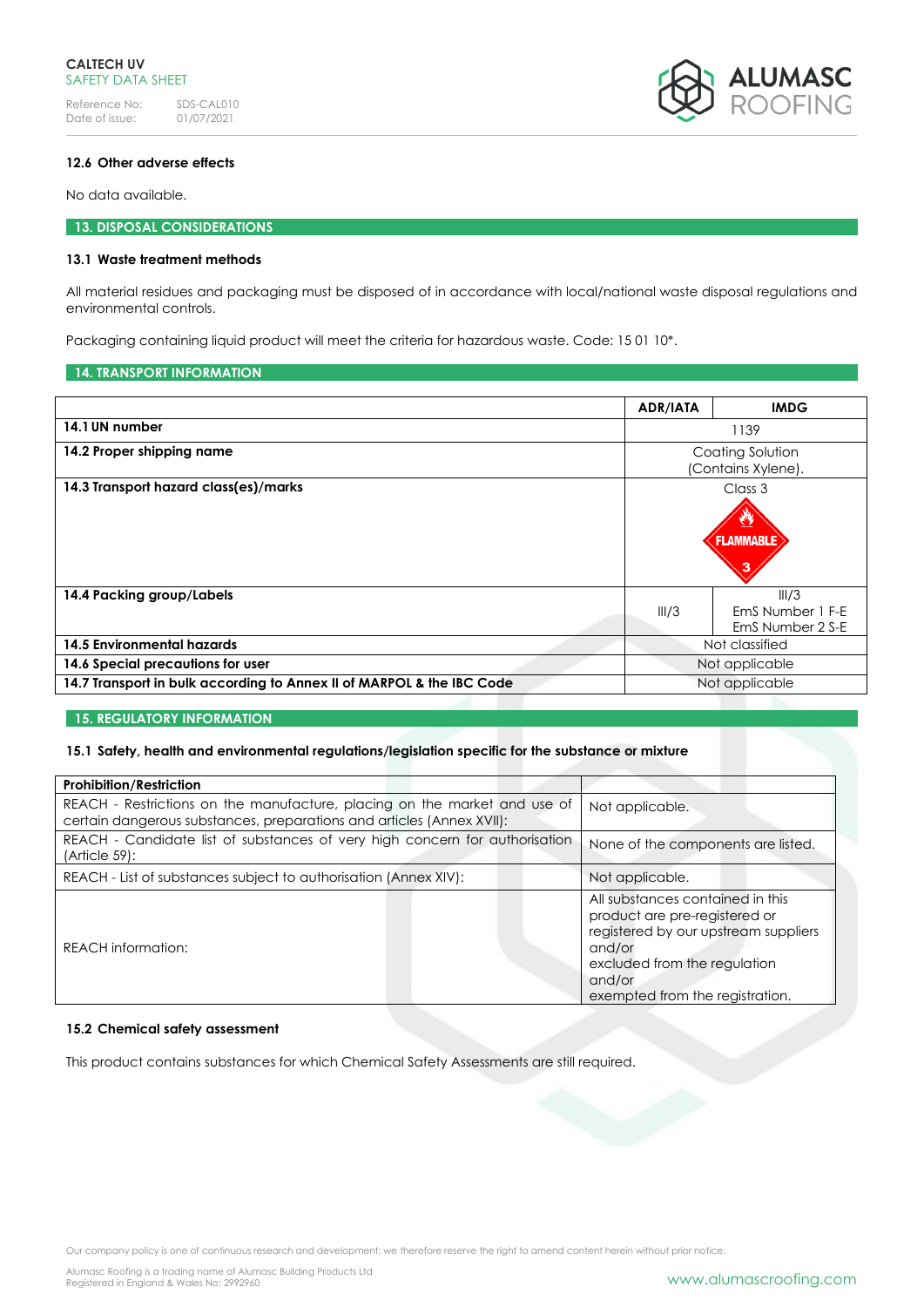

# **16. OTHER INFORMATION**

| Hazard Statements for components in section 3:          |                                                                                          |
|---------------------------------------------------------|------------------------------------------------------------------------------------------|
| H226:                                                   | Flammable liquid and vapour.                                                             |
| H304:                                                   | May be fatal if inhaled and enters airways.                                              |
| H312:                                                   | Harmful in contact with skin.                                                            |
| H315:                                                   | Causes skin irritation.                                                                  |
| H317:                                                   | May cause an allergic skin reaction.                                                     |
| H332:                                                   | Harmful if inhaled.                                                                      |
| H373:                                                   | May cause damage to organs through prolonged or repeated exposure.                       |
| H400:                                                   | Very toxic to aquatic life.                                                              |
| H410:                                                   | Very toxic to aquatic life with long lasting effects.                                    |
| H412:                                                   | Harmful to aquatic life with long lasting effects.                                       |
| EU066:                                                  | Repeated exposure may cause skin dryness or cracking.                                    |
|                                                         |                                                                                          |
| Sectors of use/relevant identified uses of the mixture: |                                                                                          |
| $SU3$ :                                                 | Industrial uses: Uses of substances as such or in preparations at industrial sites.      |
| SU19:                                                   | Building and construction work.                                                          |
| SU22:                                                   | Professional uses: Public domain (administration, education, entertainment, services,    |
|                                                         | craftsmen).                                                                              |
| <b>Uses advised against:</b>                            |                                                                                          |
| SU21:                                                   | Consumer uses: Private households / general public / consumers.                          |
|                                                         |                                                                                          |
| Wording of the hazard classes:                          |                                                                                          |
| Acute Tox:                                              | Acute Toxicity.                                                                          |
| Flam. Liq:                                              | Flammable Liquids.                                                                       |
| Skin Irrit:                                             | Skin Irritation.                                                                         |
| Skin Sens:                                              | Skin Sensitisation.                                                                      |
| STOT SE:                                                | Specific Target Organ Toxicity - Single Exposure.                                        |
| ADR:                                                    | The European Agreement on the International Transport of Dangerous Goods by Road.        |
| CAS:                                                    | Chemical Abstracts Service.                                                              |
| DNEL:                                                   | Derived No-Effect Level.                                                                 |
| GHS:                                                    | Globally Harmonized System.                                                              |
| IATA:                                                   | International Air Transport Association.                                                 |
| IMDG:                                                   | International Maritime Code for Dangerous Goods.                                         |
| LC50:                                                   | Median lethal concentration (concentrations of the chemical in air that kills 50% of the |
|                                                         | test animals during the observation period).                                             |
| LD50:                                                   | Median lethal dosis (the amount of a material, given all at once, which causes the       |
|                                                         | death of 50% (one half) of a group of test animals).                                     |
| MARPOL:                                                 | International Convention for the Prevention of Pollution from Ships, 1973 as modified by |
|                                                         | the Protocol of 1978.                                                                    |
| PBT:                                                    | Persistent, Bioaccumulative and Toxic.                                                   |
| PNEC:                                                   | Predicted No Effect Concentration.                                                       |
| REACH:                                                  | Regulation (EC) No 1907/2006 of the European Parliament and of the Council of 18         |
|                                                         | December 2006 concerning the Registration, Evaluation, Authorisation and Restriction     |
|                                                         | of Chemicals (REACH), establishing a European Chemicals Agency.                          |
| SVHC:                                                   |                                                                                          |
| VOC:                                                    | Substances of Very High Concern.                                                         |
|                                                         | Volatile Organic Compounds.                                                              |
| vPvB:                                                   | Very Persistent and Very Bioaccumulative.                                                |
| WEL:                                                    | Workplace Exposure Limit.                                                                |
| Training:                                               |                                                                                          |

This material should only be used by trained personnel.

All the information supplied on this data sheet applies only when the product is used for the prescribed application and in accordance with the directions for use.

Please make this data available to all persons involved with the production, transportation and use of this product.

The contents and format of this SDS are in accordance with EEC Commission Directive 1999/45/EC, 67/548/EC, 1272/2008/EC and EEC Commission Regulation 1907/2006/EC (REACH) Annex II.